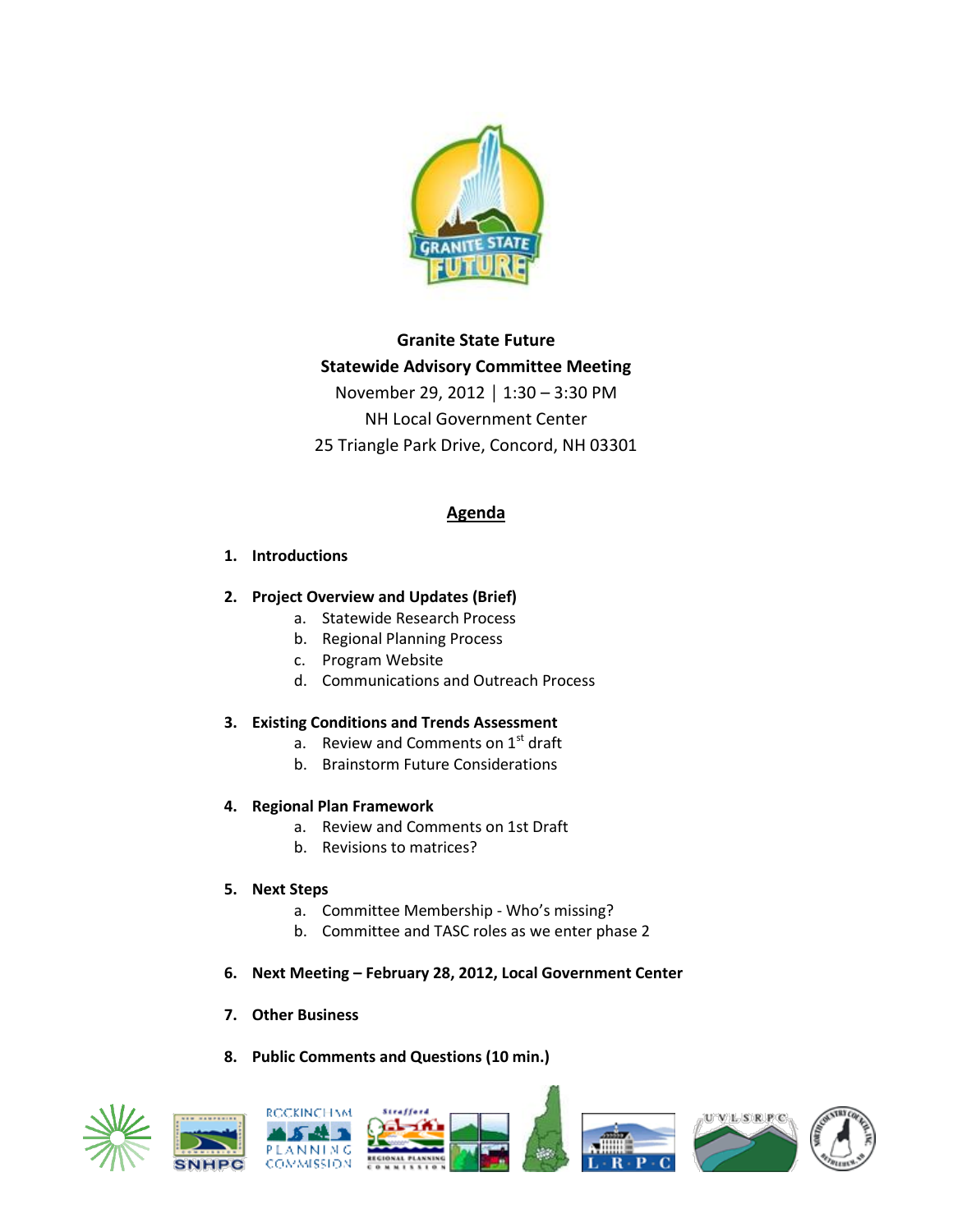

# **Granite State Future Statewide Advisory Committee Meeting** November 29, 2012 │ 1:30 – 3:30 PM NH Local Government Center 25 Triangle Park Drive, Concord, NH 03301

### **Meeting Notes**

#### **Members Present**

Deborah Avery, Business Resource Center, NH Department of Resources and Economic Development

Glenn Coppelman, Community Development Finance Authority

Ben Frost, NH Housing Finance Authority Terry Johnson, HEAL

Bruce Mallory, UNH Carsey Institute, NH Listens Van McLeod, Department of Cultural Resources Carolyn Russell, NH Department of Environmental Services

Mark Sanborn, NH Department of Transportation Terry Smith, NH Department of Health and Human Services, Division of Family Assistance

#### **Members Present (continued)**

David Preece, Southern NH Planning Commission Cliff Sinnott, Rockingham Planning Commission Christine Walker, Upper Valley Lake Sunapee Regional Planning Commission

#### **Members Not Present**

Joanne Cassulo, NH Office of Energy and Planning Tim Fortier, NH Municipal Association Kevin Peterson, NH Charitable Foundation

### **Staff**

Jen Czysz, Nashua Regional Planning Commission

M. Sanborn convened the meeting at 1:40 PM.

#### **1. Introductions**

M. Sanborn requested all meeting attendees introduced themselves and set the stage for meeting rules of procedure and agenda.

### **2. Project Overview and Updates**

J. Czysz gave a brief update of work completed since the last meeting as part of both the Statewide Research and Regional Planning Processes. The worked completed to date has been compiled into the draft Existing Conditions and Trends Report and Regional Plan Frameworks on the agenda for discussion today. Regional planning commissions are transitioning from initial outreach and information gathering to begin the process of plan development. The statewide website is complete and all should have received an email announcement of its launch. Advisory Committee members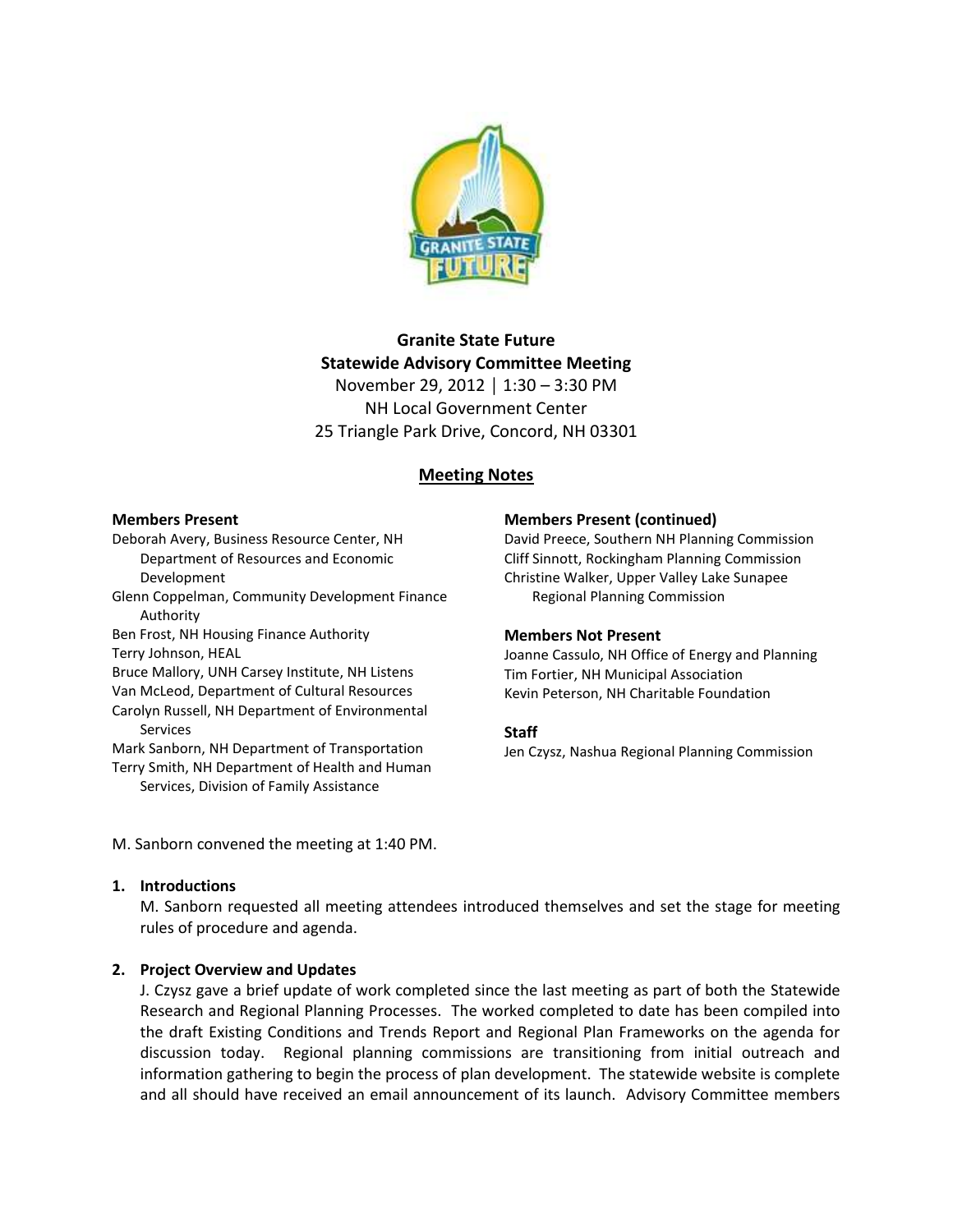are encouraged to share their ideas via the newly created blog "My Granite State Future." The objective of the blog is to serve as a platform for sharing new ideas, research and opportunities of interest to the RPCs, as they develop their plans, and to the many communities and other partners following our progress.

M. Sanborn asked the Advisory Committee members to each share any updates they have that might be of interest to the planning process and other committee members.

B. Mallory related that he heard at the Equity and Engagement Technical Advisory Subcommittee (TASC) that the Listening Boxes are not being used anymore. General conversation continued about the usefulness of the boxes, some regions haven't been getting comments through the boxes others have received more profane responses. Consensus was that each should proceed as works best for the region.

B. Mallory relayed an account from M. Mears of Strafford Regional Planning Commission of how community engagement has been proceeding within their region and that the tone of meetings has changed significantly for the positive and they have had many more supporters participating in their meetings.

D. Preece received a report from AARP on the impact of baby boomers on travel preference and how they are shifting preferences. He will send the report to J. Czysz for distribution to the Advisory Committee. Generally the report shows that there is some shift and interest in moving out of the suburbs and interest in transit.

V. McLeod noted that the Department of Cultural Resources recently finished its barnstorming tour across NH in partnership with Travel and Tourism and took a look at the new state branding effort. He brought along copies of the GSF brochure and comment cards and made announcements about the regional planning process which was very well received.

C. Sinnott noted that opposition has quieted down and attributes it to getting out accurate information and debunking myths. The Executive Committee has been discussing putting together a statewide survey to get general response to policy questions. Rockingham Planning Commission is working with UNH Survey center to refine the proposal. The survey will be done with a statewide sample and will have oversampling in those regions that have chosen to do so. The next step is to develop questions for the survey. B. Frost suggested looking at the APA's recent national survey for ideas for questions.

### **3. Existing Conditions and Trends Assessment**

J. Czysz gave an overview of how the Report was developed and then asked for the review and comments of committee members. There are still areas that are highlighted for future brainstorming or where comments are particularly needed.

There was some discussion about the structure of the report and will each of the RPC be developing a companion report to highlight regional existing conditions and trends or would such information be included directly within each of the technical plan components? This distinction in important to understand whether the report is sufficient as is in just highlighting state level trends. J. Czysz will ensure this conversation is one the next Executive Committee meeting agenda to ensure a consistent approach is utilized by all RPCs.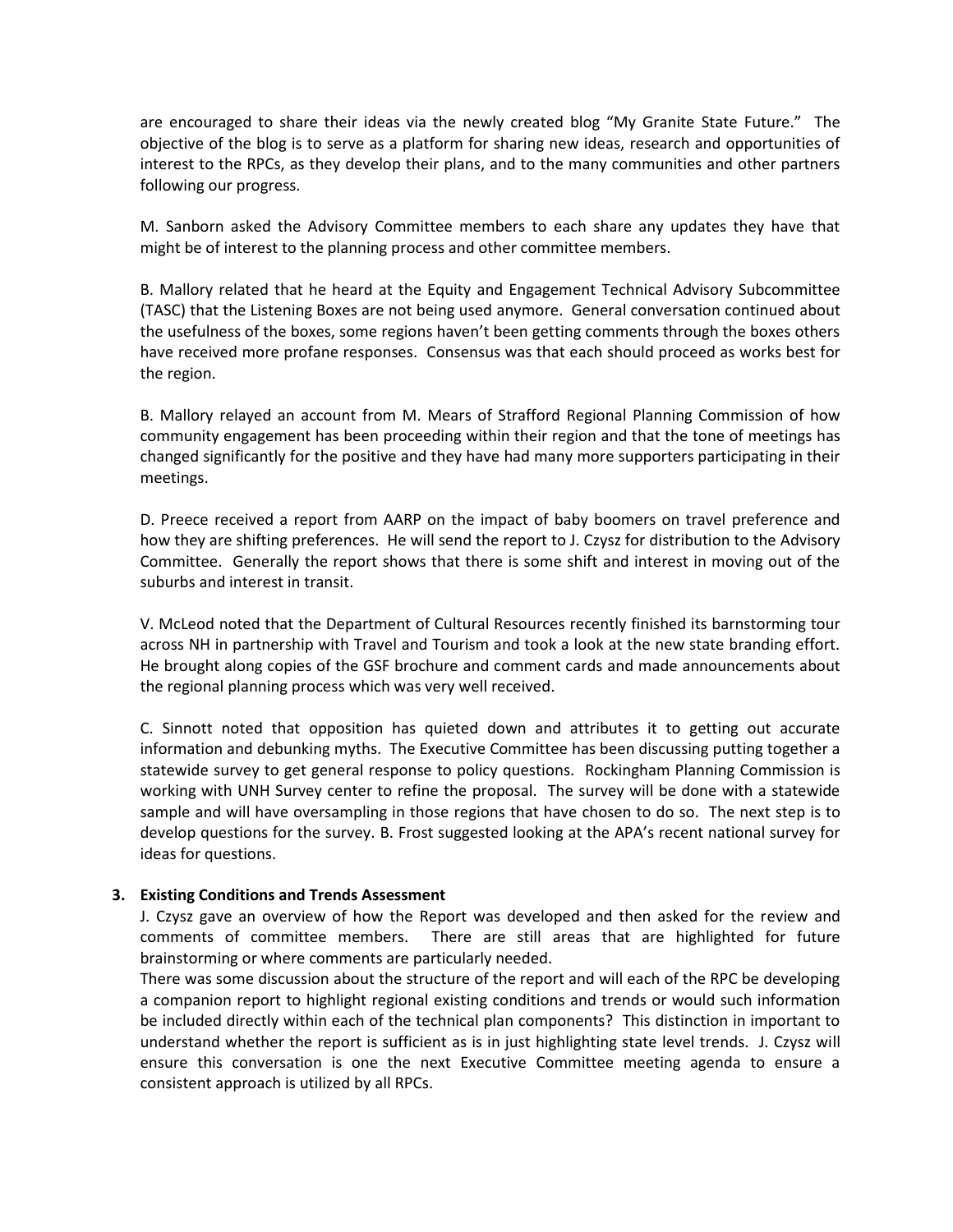B. Mallory recommended preparing an Executive Summary that highlights the major trends, up front without having to sift through and find them in the 40 pages. Recommended adding the SCORP to list of documents identified as existing resources at the front of the report.

C. Russell asked for clarification on where the identified issues and opportunities came from. J. Czysz noted they were from the brainstorming session at the May 2012 Kick-off event. The committee was concerned that the existing conditions and trends assessment should be fact only, so the issues and opportunities section should be in a different document. There was discussion also about the appropriateness of inclusion of the considerations for the future sections as well.

C. Walker liked how the report is set up, but agrees with Carolyn that the values based information included in the issues and opportunities sections were too "squishy" and should not be part of a fact based document. B. Mallory also agreed and recommended removing the brainstorming session information as it gave undue weight to a single brainstorming session and also makes it look like we've already made decisions about what the issues and opportunities are before we commence the listening sessions. However, he felt the considerations for the future were important to include, as the provide a stepping stone from the data to next steps for RPCs, but need to make sure that they are framed in a way that doesn't include final decisions. He said that he would like to see each of the considerations for the future framed as a question. All agreed that this helps get to the intent of this section that is simply to ask what is important to think about for the future.

V. McLeod said we need to ask who the audience is. If the document is to go beyond being useful for planners we need to look at how it is written and put together. The ability to write a document that is accessible is crucial. Need to also think about what the future trends are that we need to think about. The final report can have a significant amount of value if we can make cross connections and the report understandable by all.

C. Sinnott stated that some of the trends are trying to say too much in one sentence and suggested maybe break them apart. For example, aging and migration may take more than one trend statement each. In response to V. McLeod's question of who is this report for? His opinion is that the audience for his regional plan is the municipalities and municipal officials he works with.

T. Smith asked if this will be a living document that is subject to updating in the future. All felt that this was a good idea and suggested that the Existing Conditions and Trends Assessment be iterative so as to set the stage as we see the state now and then allow for a refinement after the regional plans are complete. The title was suggested to be revised as Initial Research on Existing Conditions and Trends Assessment for the first iteration of the report.

T. Smith commented on the paragraph about child care on page 28 that is mentioned in the existing needs statement but doesn't have a tie in component in the "considerations for the future." This is an important consideration for the future and economic development need that needs to be built into our local planning efforts.

C. Russell commented that she didn't see the timber industry information provided by the Natural Resources TASC and wanted to ensure it was incorporated as the TASC viewed it as very important.

C. Walker noted that the use of the word "loss" on page 25 as currently used is pejorative and stated it should be edited to read "a transition" from one use to the other.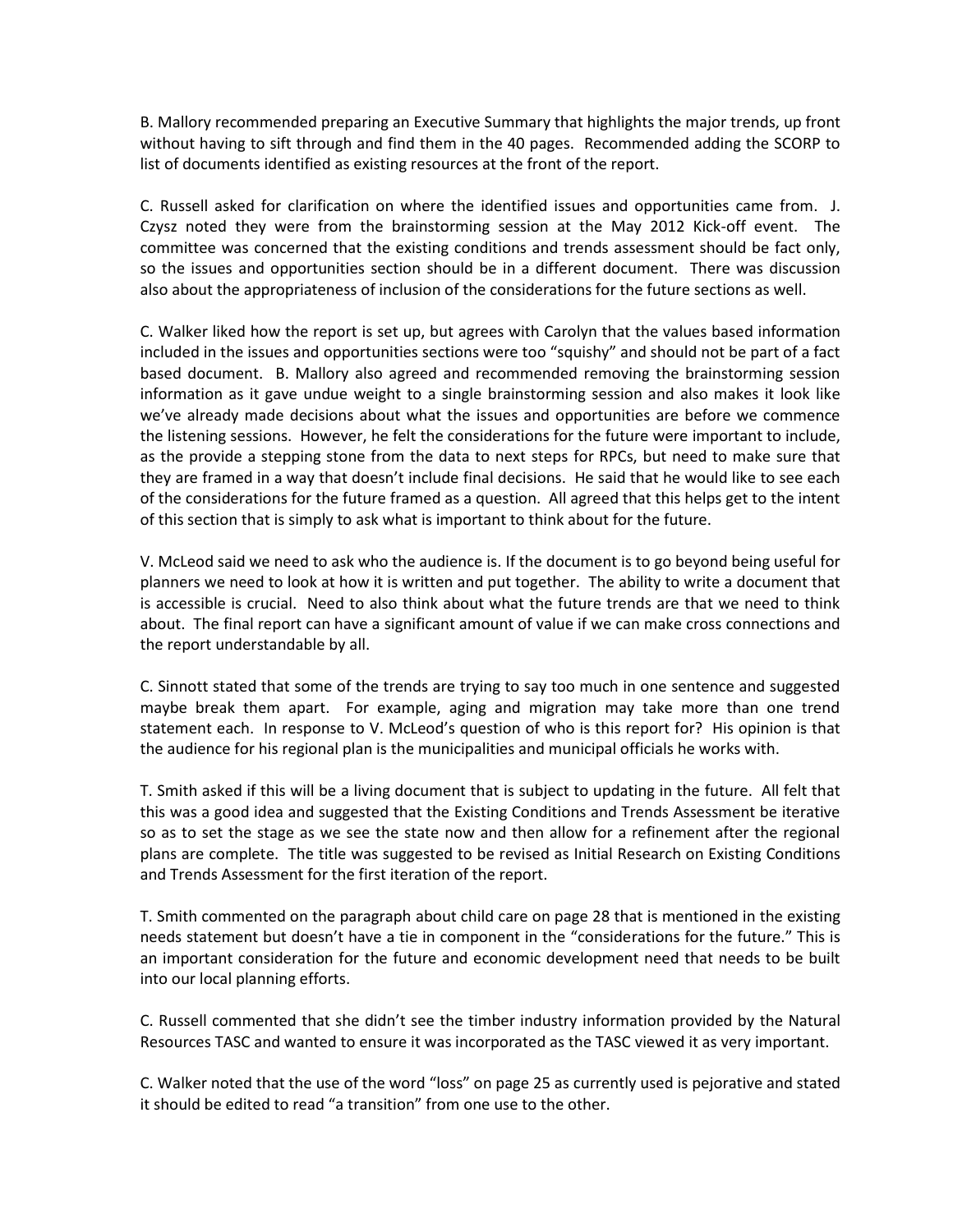T. Smith asked about the methodology to calculate the unemployment rate and whether a state-tostate comparison was valid given the potential for inconsistent calculation methods. All agreed that the unemployment data was some of the least reliable data but was the best there was available.

C. Walker asked what the time frame or constraints for going forward and recommending changes? B. Mallory said NH Listens would need it completed, or at least a revised draft, before February 1st when they will hold the first listening sessions. Ideally they will need a five page summary by mid-January. The committee agreed that comments on the Existing Conditions and Trends Assessment should be submitted after a month.

Comments should be submitted to J. Czysz by January  $2^{nd}$ , 2013. She will send a reminder before the holidays. She is looking for comments on areas flagged for brainstorming, and for committee members to flag any language that may not be easily understood or may sound pejorative, and any existing data items that may have been overlooked.

### **4. Regional Plan Framework**

J. Czysz gave an overview of how the framework was developed and then asked for the review and comments of committee members. The committee members had questions about the regional plan outline and consistency with traditional master plans. The committee requested that the plan outline be on the next Executive Committee agenda to decide wither the outline needed modification. There was concern however that given the degree of research that has already been completed, changing the outline would require some work to need to be revised, such as the matrices prepared by the TASCs.

B. Frost asked how much time each should invest on revisions to the individual matrices versus just making sure critical information is cited at least once for specific chapters. J. Czysz noted that she would be consolidating the matrices by plan chapter and removing any redundant listings of existing resources, policies, and baseline information. That said, redundant citations would be noted through the identification of which livability principle each item related to.

Regarding the matrices, C. Sinnott had a question on p. 25 and thought the title was incorrect. C. Russell noted that in fact it did have the wrong title, it was the work of the Natural Resources TASC not that of the Traditional Settlement Patterns TASC. C. Sinnott noted the framework was a great resource for staff to start their work and would help ensure major pieces were not missed.

C. Russell noted that the Natural Resources TASC has refinements to the definition of the livability principle and would make sure to forward those changes for incorporation into the framework.

V. McLeod was interested to know how communities will use and interpret the framework. From his perspective the project is all about collaboration.

All refinements and suggested edits are to be sent to J. Czysz by December 13, 2013.

### **5. Next Steps**

*Committee Membership –* The committee discussed who might still be missing from the conversation. Suggestions included town welfare, the Forest Society, and Granite state Independent